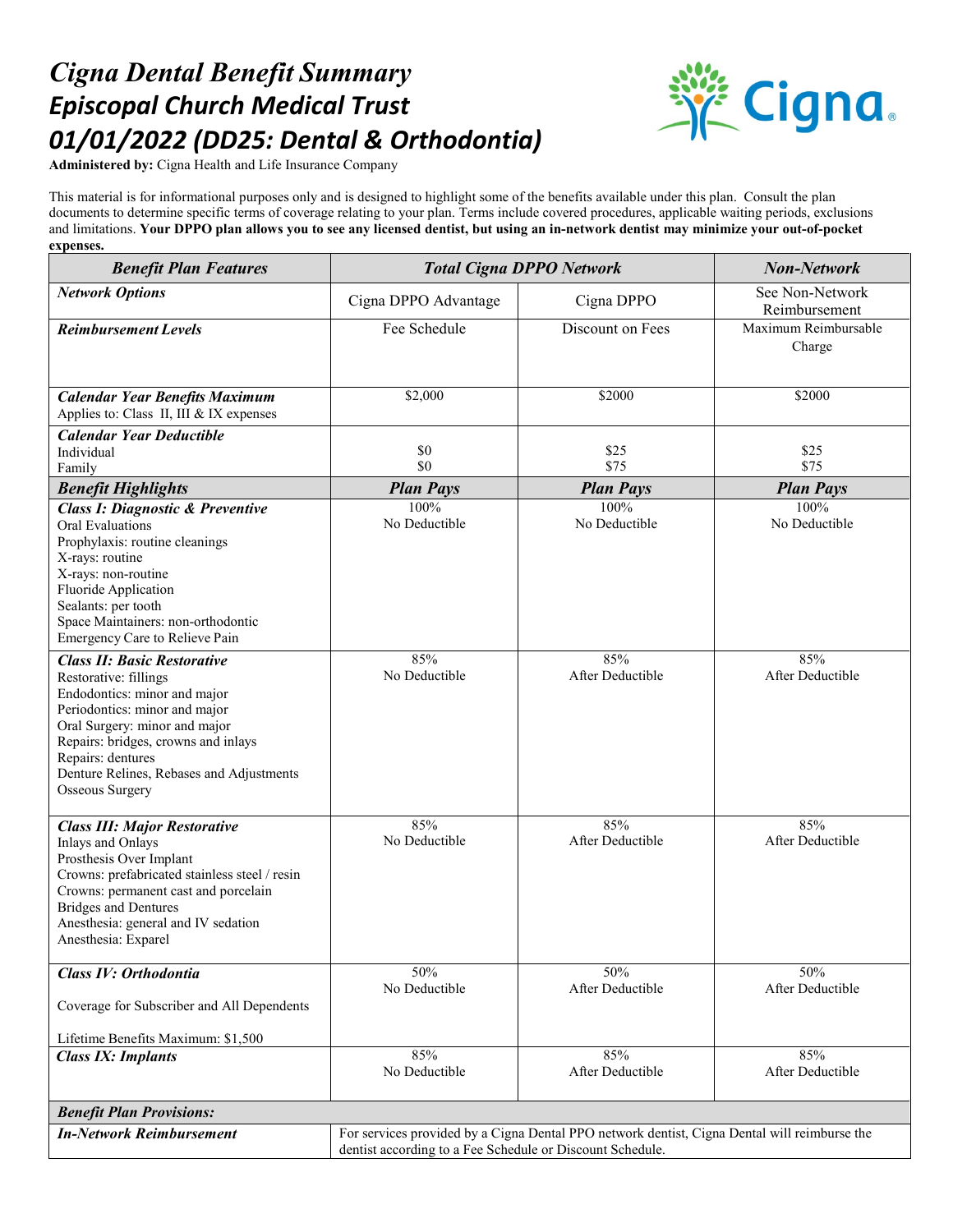| <b>Non-Network Reimbursement</b>                                                                                                    | For services provided by a non-network dentist, Cigna Dental will reimburse according to the<br>Maximum Reimbursable Charge. The MRC is calculated at the 80th percentile of all provider<br>amounts in the geographic area. The dentist may balance bill up to their usual fees.                                                                                                                                                                                                                                                                                                                                                                                                                                                                                                                                                                                                                              |  |
|-------------------------------------------------------------------------------------------------------------------------------------|----------------------------------------------------------------------------------------------------------------------------------------------------------------------------------------------------------------------------------------------------------------------------------------------------------------------------------------------------------------------------------------------------------------------------------------------------------------------------------------------------------------------------------------------------------------------------------------------------------------------------------------------------------------------------------------------------------------------------------------------------------------------------------------------------------------------------------------------------------------------------------------------------------------|--|
| <b>Cross Accumulation</b>                                                                                                           | All deductibles, plan maximums, and service specific maximums cross accumulate between in and<br>out of network. Benefit frequency limitations are based on the date of service and cross accumulate<br>between in and out of network.                                                                                                                                                                                                                                                                                                                                                                                                                                                                                                                                                                                                                                                                         |  |
| <b>Calendar Year Benefits Maximum</b>                                                                                               | The plan will only pay for covered charges up to the yearly Benefits Maximum, when applicable.<br>Benefit-specific Maximums may also apply.                                                                                                                                                                                                                                                                                                                                                                                                                                                                                                                                                                                                                                                                                                                                                                    |  |
| <b>Calendar Year Deductible</b>                                                                                                     | This is the amount you must pay before the plan begins to pay for covered charges, when<br>applicable. Benefit-specific deductibles may also apply.                                                                                                                                                                                                                                                                                                                                                                                                                                                                                                                                                                                                                                                                                                                                                            |  |
| <b>Carryover Provision</b>                                                                                                          | Certain Dental Expenses incurred and applied toward the Individual or Family Deductible during<br>the last 3 months of the calendar year will be applied toward the next year's Deductible.                                                                                                                                                                                                                                                                                                                                                                                                                                                                                                                                                                                                                                                                                                                    |  |
| <b>Pretreatment Review</b>                                                                                                          | Pretreatment review is available on a voluntary basis when dental work in excess of \$200 is<br>proposed.                                                                                                                                                                                                                                                                                                                                                                                                                                                                                                                                                                                                                                                                                                                                                                                                      |  |
| <b>Alternate Benefit Provision</b>                                                                                                  | When more than one covered Dental Service could provide suitable treatment based on common<br>dental standards, Cigna will determine the covered Dental Service on which payment will be based<br>and the expenses that will be included as Covered Expenses.                                                                                                                                                                                                                                                                                                                                                                                                                                                                                                                                                                                                                                                  |  |
| <b>Oral Health Integration Program</b><br>(OHIP)                                                                                    | Cigna Dental Oral Health Integration Program offers enhanced dental coverage for customers with<br>the following medical conditions: diabetes, heart disease, stroke, maternity, head and neck cancer<br>radiation, organ transplants and chronic kidney disease. There's no additional charge for the<br>program, and those who qualify are eligible to receive reimbursement of their coinsurance for<br>certain related dental procedures. Eligible customers can also receive guidance on behavioral<br>issues related to oral health. Reimbursements under this program are not subject to the annual<br>deductible, but will be applied to and are subject to the plan annual maximum. For more<br>information including how to enroll in this program and a complete list of program terms and<br>eligible medical conditions, go to www.mycigna.com or call customer service 24/7 at<br>1.800.CIGNA24. |  |
| <b>Timely Filing</b>                                                                                                                | Out of network claims submitted to Cigna after 365 days from date of service will be denied.                                                                                                                                                                                                                                                                                                                                                                                                                                                                                                                                                                                                                                                                                                                                                                                                                   |  |
| Benefit Limitations: Benefit frequency limitations are based on date of service and cross accumulate between in and out of network. |                                                                                                                                                                                                                                                                                                                                                                                                                                                                                                                                                                                                                                                                                                                                                                                                                                                                                                                |  |
| Oral Evaluations/Exams                                                                                                              | 3 per calendar year                                                                                                                                                                                                                                                                                                                                                                                                                                                                                                                                                                                                                                                                                                                                                                                                                                                                                            |  |
| X-rays (routine)                                                                                                                    | Bitewings: 2 per calendar year                                                                                                                                                                                                                                                                                                                                                                                                                                                                                                                                                                                                                                                                                                                                                                                                                                                                                 |  |
| X-rays (non-routine)                                                                                                                | Complete series of radiographic images and panoramic radiographic images: Limited to a combined<br>total of 1 per 36 months.                                                                                                                                                                                                                                                                                                                                                                                                                                                                                                                                                                                                                                                                                                                                                                                   |  |
| Diagnostic Casts                                                                                                                    | Payable only in conjunction with orthodontic workup.                                                                                                                                                                                                                                                                                                                                                                                                                                                                                                                                                                                                                                                                                                                                                                                                                                                           |  |
| Cleanings                                                                                                                           | 3 per calendar year, including periodontal maintenance procedures following active therapy.                                                                                                                                                                                                                                                                                                                                                                                                                                                                                                                                                                                                                                                                                                                                                                                                                    |  |
| Fluoride Application                                                                                                                | 2 per calendar year for children under age 19.                                                                                                                                                                                                                                                                                                                                                                                                                                                                                                                                                                                                                                                                                                                                                                                                                                                                 |  |
| Sealants (per tooth)                                                                                                                | Limited to posterior tooth. 1 treatment per tooth every 36 months for children under age 14.                                                                                                                                                                                                                                                                                                                                                                                                                                                                                                                                                                                                                                                                                                                                                                                                                   |  |
| Space Maintainers                                                                                                                   | Limited to non-orthodontic treatment for children under age 19.                                                                                                                                                                                                                                                                                                                                                                                                                                                                                                                                                                                                                                                                                                                                                                                                                                                |  |
| Inlays, Crowns, Bridges, Dentures and Partials                                                                                      | Replacement every 60 months if unserviceable and cannot be repaired. Benefits are based on the<br>amount payable for non-precious metals. No porcelain or white/tooth-colored material on molar<br>crowns or bridges.                                                                                                                                                                                                                                                                                                                                                                                                                                                                                                                                                                                                                                                                                          |  |
| Denture and Bridge Repairs                                                                                                          | Reviewed if more than once.                                                                                                                                                                                                                                                                                                                                                                                                                                                                                                                                                                                                                                                                                                                                                                                                                                                                                    |  |
| Denture Relines, Rebases and Adjustments                                                                                            | Covered if more than 6 months after installation. 1 per 36 months                                                                                                                                                                                                                                                                                                                                                                                                                                                                                                                                                                                                                                                                                                                                                                                                                                              |  |
| Prosthesis Over Implant                                                                                                             | 1 every 60 months if unserviceable and cannot be repaired. Benefits are based on the amount<br>payable for non-precious metals. No porcelain or white/tooth colored material on molar crowns or                                                                                                                                                                                                                                                                                                                                                                                                                                                                                                                                                                                                                                                                                                                |  |

## *Benefit Exclusions:*

Covered Expenses will not include, and no payment will be made for the following:

• Procedures and services not included in the list of covered dental expenses;

- Diagnostic: cone beam imaging;
- Preventive Services: instruction for plaque control, oral hygiene and diet;
- Restorative: ceramic, resin, or acrylic materials on crowns or bridges on or replacing the upper and or lower first, second and/or third molars;
- Periodontics: bite registrations; splinting;
- Prosthodontic: precision or semi-precision attachments;
- Procedures, appliances or restorations, except full dentures, whose main purpose is to change vertical dimension, diagnose or treat conditions of dysfunction of the temporomandibular joint (TMJ), stabilize periodontally involved teeth or restore occlusion;
- Athletic mouth guards;
- Services performed primarily for cosmetic reasons;
- Personalization or decoration of any dental device or dental work;
- Replacement of an appliance per benefit guidelines;
- Services that are deemed to be medical in nature;